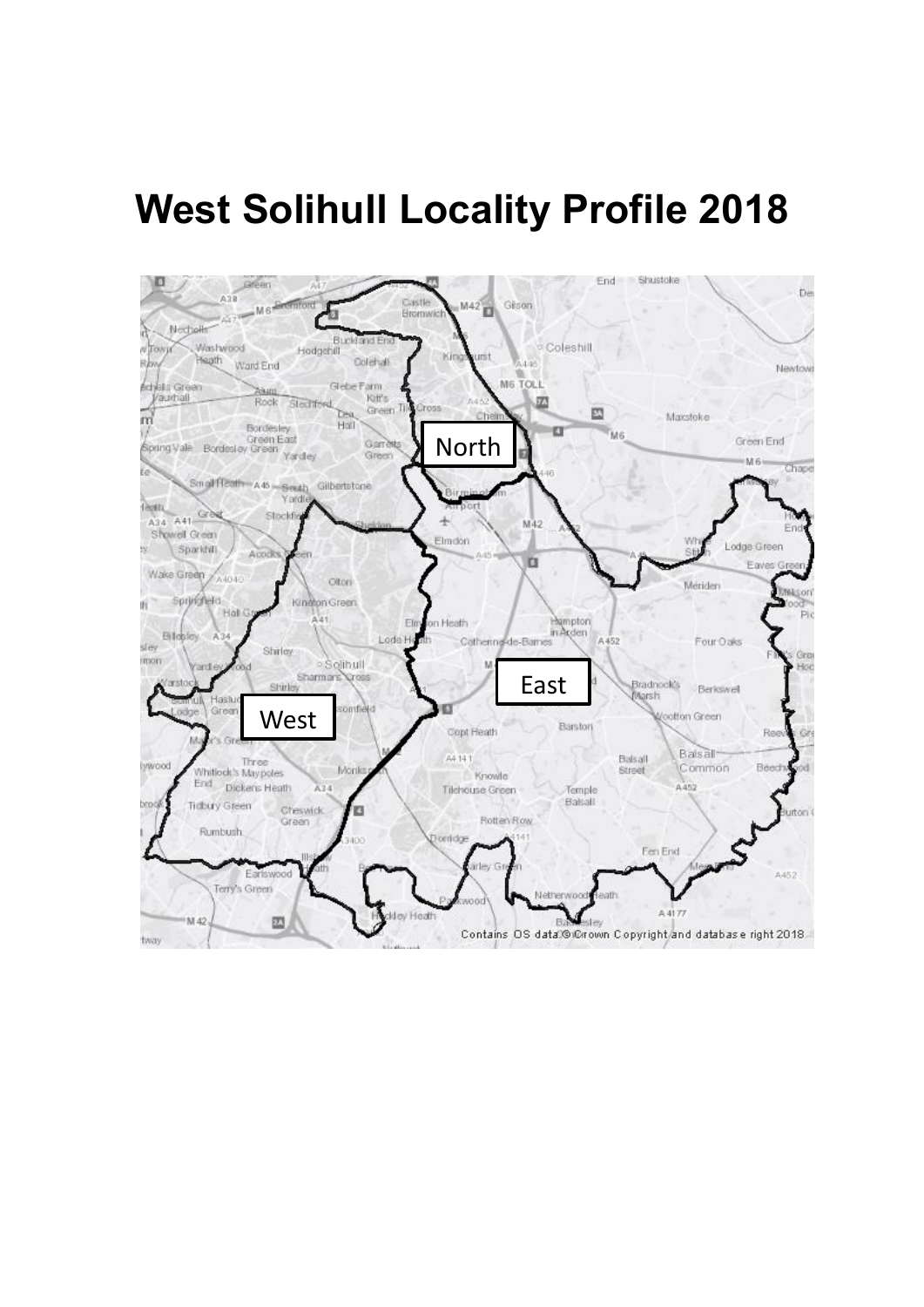# **WEST LOCALITY SUMMARY**

Bordering Birmingham West Solihull is the largest of the three localities and for many measures average level data masks considerable variations at neighbourhood level. Deprivation, benefit dependency and service demand are significantly higher in some of the less affluent neighbourhoods of Lyndon, Olton and Shirley than elsewhere in the locality.

## People and Place

- West Solihull is the largest of the three localities, 53% of the borough's population.
- With 21% aged 65 years and over, West Solihull has an older population than England. In some LSOA neighbourhoods over 5% of residents are aged 85+.
- The older population is the fastest growing section of the population with the number aged 65+ increasing by 10% in the 5 years to 2016 and those 85+ by 18%.
- Over 86% of the population are White, although the area is home to 83% of Solihull's Asian/Asian British population with this group representing more than one in five of the population in parts of Shirley, Monkspath and the Coventry Road.
- Single person households are less common than the England average, although they are increasing more than other household types in West Solihull.
- The proportion of lone parent households is below the England average but is higher in some of West Solihull's more deprived neighbourhoods.
- There is a far greater proportion of owner occupied households than across England as a whole, although in a local context socially rented households are an important feature of some neighbourhoods in Lyndon, Olton and Shirley.
- The majority of West Solihull is subject to low levels of overall deprivation, although in a local context there are relatively deprived pockets in Lyndon, Olton and Shirley. For instance Green Hill and Hobs Moat North are among the most deprived 15% neighbourhoods in England.
- There are ten housing development sites designated in the draft Local Plan in West Solihull which have an estimated capacity for just over 5,600 new housing units. This represents 64% of the borough total.

### **Community View**

- A large majority of West Solihull respondents to the Place Survey are satisfied with the area as a place to live (91%) with responses also showing that it is a socially cohesive area.
- Road & pavement repairs, the level of traffic congestion and things for young people to do are most frequently cited as aspects of the local area that need improving.
- More West Solihull respondents think they can influence local decisions than elsewhere in the borough and at 36% participation in volunteering is above the Solihull average.
- A large majority of West Solihull tenants and residents responding to Solihull Community Housing's STAR survey are satisfied with their local neighbourhood (83%).
- This is higher than the borough average, as is the proportion satisfied with the quality of their home (81%) and the proportion who think their rent provides value for money (83%).